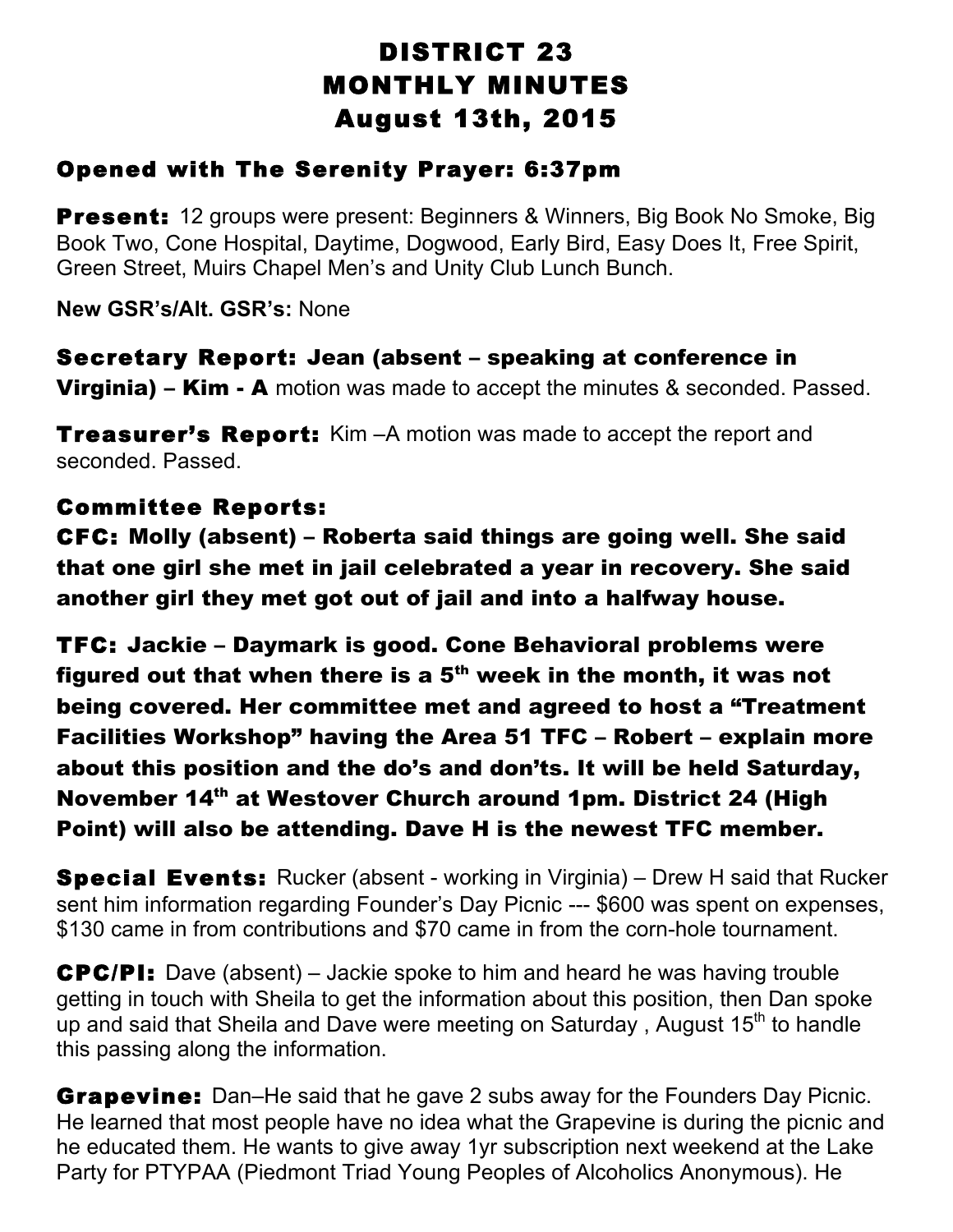asked all GSR's to mention this at their home group business meetings. He also mentioned everyone going to visit the website www.aagrapevine.com. Sharon D said that she is printing out registration forms for the Grapevine and placing them near the literature rack at her meeting, possibly an idea for all homegroup's.

Website: Thomas – He said that he had no information for August and he would report these numbers in September's meeting.

**LCM:** Dave& Roberta – Roberta said she submitted the information for Dave H, the new CPC/PI coordinator. She also mentioned that EASTSIDE Group is shutting their doors and their LAST meeting would be Thursday, August 27<sup>th</sup>. Dre, GSR for Dogwood, still has not received his packet that was submitted in March, so Roberta was going to take care of it.

**Special Needs:** Sharon – Nothing to report. Jo got information at the Atlanta World Conference and realized how important this role is for reaching those with special needs.

**Intergroup:** Lisa (absent) –Thomas mentioned that the NEW meeting schedules were out as of August  $5<sup>th</sup>$ , 2015.

#### Alt DCM: Open Position

**DCM:** Drew –He is going to the Summer Assembly August  $29^{th}$ - $30^{th}$  for DCMs & Alt DCMs where they will be discussing the items for the Fall Assembly in October. He said the Area 51 Registrar needs all updated information from home groups as soon as possible because these forms are printed prior to the Fall Assembly. Roberta was able to attend the NC State Convention where she went to 8 workshops = excellent speakers, 825 people attended and the room block was met. Drew mentioned that there would be another Concept Workshop Saturday, August 15<sup>th</sup> at 2pm at Westminster Presbyterian Church where Jim Key and Rachel M (Area 51 Delegate) would be sharing their ES&H.

## Old Business: Open Position = Alt DCM

Drew said that because we are getting ready to have an election for the Committee Chairs in our district in November, he was going to speak with other DCMs at the Summer Assembly to get a better understanding of how to move forward with the committees, budgets, etc…

#### New Business:

Sharon would like to see more workshops, possibly one on sponsorship. She also said that her homegroup was doing their group inventory this coming Saturday, August 15<sup>th</sup>.